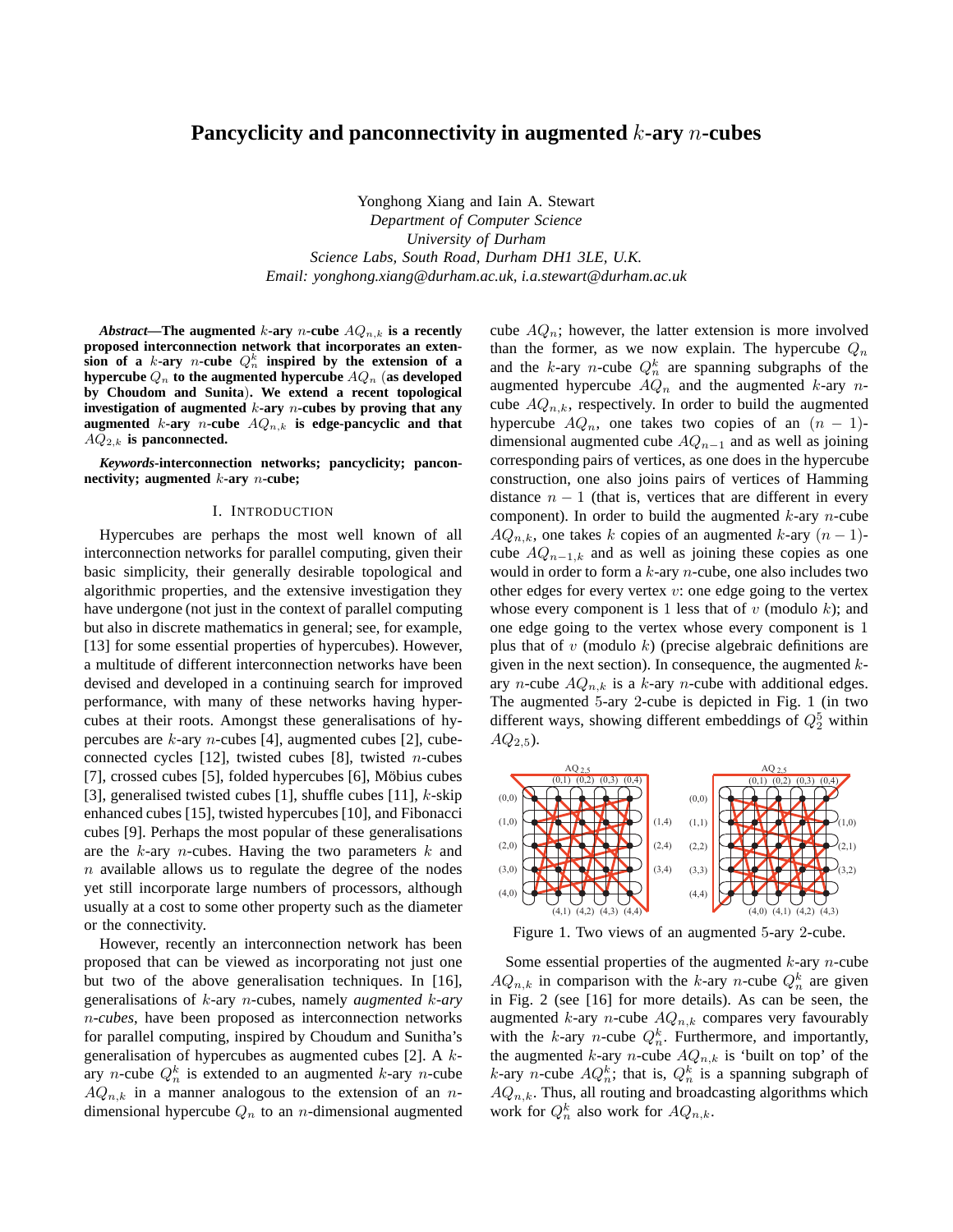|                | $Q_n^k$                                       | $AQ_{n,k}$                                                                  |
|----------------|-----------------------------------------------|-----------------------------------------------------------------------------|
| vertices/edges | $k^n/nk^n$                                    | $\sqrt{k^n/(2n-1)}k^n$                                                      |
| vertex-/edge-  | yes/yes                                       | yes/no unless $n = 2$                                                       |
| symmetric      |                                               |                                                                             |
| connectivity   | 2n                                            | $4n-2$                                                                      |
| wide-diameter  | $n\left\lfloor \frac{k}{2} \right\rfloor + 1$ | $\leq max\{(n-1)k\}$                                                        |
| (n > 3)        |                                               | $-(n-2), k+7$                                                               |
| wide-diameter  | $2 \frac{k}{2} +1$                            | $\leq k$                                                                    |
| $(n = 2)$      |                                               |                                                                             |
| diameter       | $n\lceil\frac{k}{2}\rceil$                    | $\leq \frac{k}{4}(n+1)$ (k even)                                            |
| (n > 3)        |                                               | $\leq \frac{k}{4}(n+1) + \frac{n}{4}$ (k odd)                               |
| diameter       | $2\lceil \frac{k}{2} \rceil$                  | $\left\lfloor\frac{k}{3}\right\rfloor+\left\lceil\frac{k-1}{3}\right\rceil$ |
| $(n = 2)$      |                                               |                                                                             |
| routing time   | O(nk)                                         | O(nk)                                                                       |

Figure 2. A comparison between  $Q_n^k$  and  $AQ_{n,k}$ .

In this paper, we further investigate the topological properties of augmented  $k$ -ary  $n$ -cubes; in particular, pancyclicity and panconnectivity. Path and cycle networks are fundamental in parallel computing; for not only is there a multitude of algorithms specifically designed for linear arrays of processors and cycles of processors but paths and cycles appear as data structures in many more algorithms for parallel machines whose processors are inter-connected in a variety of topologies. For example, having a collection of processors connected in a cycle means that all-to-all message passing can be undertaken by 'daisy-chaining' messages around the cycle. In Section 2, we provide the basic definitions and concepts relating to this paper. Our main results are proven in Sections 3 and 4. In particular, in Section 3 we prove that any augmented k-ary *n*-cube  $AQ_{n,k}$  is edge-pancyclic, and in Section 4 that  $AQ_{2,k}$  is panconnected. In Section 5, we present our conclusions and discuss panconnectivity in  $AQ_{n,k}$  when  $n \geq 3$ .

### II. BASIC DEFINITIONS

We assume throughout that arithmetic on tuple elements is modulo  $k$ , and we denote tuples of elements by bold type. Recall the definition of the *k*-ary *n*-cube  $Q_n^k$ : the vertex set  $V(Q_n^k)$  is  $\{(a_n, a_{n-1}, \ldots, a_1) : 0 \le a_i \le k-1\}$ ; and the edge set  $E(Q_n^k)$  is  $\{(\mathbf{u}, \mathbf{v}) : \mathbf{u} = (u_n, u_{n-1}, \dots, u_1), \mathbf{v} =$  $(v_n, v_{n-1}, \ldots, v_1)$ , either  $u_i = v_i - 1$  or  $u_i = v_i + ...$ 1, for some i, and  $u_j = v_j$ , for all  $i \neq j$ . We regard all graphs defined in this paper as undirected.

An augmented  $k$ -ary  $n$ -cube is defined as follows.

*Definition 1:* Let  $n \geq 1$  and  $k \geq 3$  be integers. The *augmented*  $k$ -*ary*  $n$ -*cube*  $AQ_{n,k}$  has  $k^n$  vertices, each labelled by an *n*-bit string  $(a_n, a_{n-1}, \ldots, a_1)$ , with  $0 \le a_i \le$  $k - 1$ , for  $1 \leq i \leq n$ . There is an edge joining vertex  $u = (u_n, u_{n-1}, \dots, u_1)$  to vertex  $v = (v_n, v_{n-1}, \dots, v_1)$  if, and only if:

•  $v_i = u_i - 1$  (resp.  $v_i = u_i + 1$ ), for some i such that  $1 \leq i \leq n$ , and  $v_j = u_j$ , for all j such that  $1 \leq j \leq n$ and  $j \neq i$ ; or

• for some i such that  $2 \le i \le n$ ,  $v_i = u_i - 1$ ,  $v_{i-1} =$  $u_{i-1} - 1, \ldots, v_1 = u_1 - 1$  (resp.  $v_i = u_i + 1, v_{i-1} =$  $u_{i-1} + 1, \ldots, v_1 = u_1 + 1$ , and  $v_j = u_j$ , for all  $j > i$ .

The augmented k-ary *n*-cube  $AQ_{n,k}$  can also be recursively defined as it was in the Introduction (the proof of this fact is a simple induction) and the essential properties of  $AQ_{n,k}$  have already been given in Fig. 2. Note that we can partition  $AQ_{n,k}$  recursively as follows: we refer to the subgraph of  $AQ_{n,k}$  induced by the vertices whose first component is i, for some fixed  $i \in \{0, 1, \ldots, k-1\}$ , as  $AQ_{n-1,k}^i$ , and this subgraph is clearly a copy of  $AQ_{n-1,k}$ .

A graph  $G = (V, E)$  is *pancyclic* (resp. *m-pancyclic*) if it contains a cycle of every length between 3 (resp.  $m$ ) and |V| (inclusive). If a graph  $G = (V, E)$  is such that given any edge  $e$ , it contains a cycle passing through  $e$  of every length between 3 and  $|V|$  then we say that G is *edge-pancyclic*. Let  $d_G(u, v)$  denote the length of a shortest path in G joining vertex u and vertex v. A graph is *panconnected* (resp. m*panconnected*) if for every pair of distinct vertices u and v of V, there is a path of every length between  $d_G(u, v)$  (resp. m) and  $|V| - 1$  joining u and v.

As regards the  $k$ -ary  $n$ -cube, panconnectivity and pancyclicity issues have only recently been resolved, as we now explain. The situation for  $Q_n^k$  is confused as when k is even,  $Q_n^k$  is bipartite and consequently cannot be pancyclic nor panconnected. For bipartite graphs, the notions of bipancyclicity and bipannconnectivity are more relevant, where a bipartite graph  $G = (V, E)$  is *bipancyclic* if it contains a cycle of every even length between 4 and  $|V|$ , and *bipannconnected* if for every distinct pair of vertices u and  $v$  of  $V$ , there is a path of every even length between  $d_G(u, v)$  and  $|V| - 1$  joining u and v (although the notions of bipancyclicity and bipannconnectivity are primarily designed for bipartite graphs, they are still relevant for non-bipartite graphs). In [14] it was shown that  $Q_n^k$  is bipanconnected and bipancyclic, when  $k \geq 3$  and  $n \geq 2$ , and also that when k is odd,  $Q_n^k$  is m-panconnected, for  $m = \frac{n(k-1)+2k-6}{2}$  $\frac{1+2\kappa-6}{2}$ , and  $(k - 1)$ -pancyclic (these bounds are optimal).

We shall use a specific technique whilst building our paths and cycles. Suppose that  $\rho$  is some path or cycle  $v_1, v_2, \ldots, v_m$ , for some m (where there is an edge  $(v_m, v_1)$ ) if  $\rho$  is a cycle). We say that  $\rho$  can be *progressively shortened* to a path of length  $m'$ , say, if we can iteratively replace a sub-path  $x, y, z$ , say, in  $\rho$  with the edge  $x, z$  until we obtain a path or cycle of length  $m'$ .

The following lemma from [16] will prove useful.

*Lemma 2:* The following are automorphisms of  $AQ_{n,k}$ :

- (a) the mapping taking the vertex  $(v_n, v_{n-1}, \ldots, v_1)$  to  $(v_n - a_n, v_{n-1} - a_{n-1}, \ldots, v_1 - a_1)$ , where  $(a_n, a_{n-1},$  $\dots, a_1) \in \{0, 1, \dots, k-1\}^n$  is fixed;
- (b) the mapping taking the vertex  $(v_n, v_{n-1}, \ldots, v_1)$  to  $(\epsilon v_n, \epsilon v_{n-1}, \ldots, \epsilon v_1)$ , where  $\epsilon \in \{+1, -1\}$  is fixed.

The following are automorphisms of  $AQ_{2,k}$ :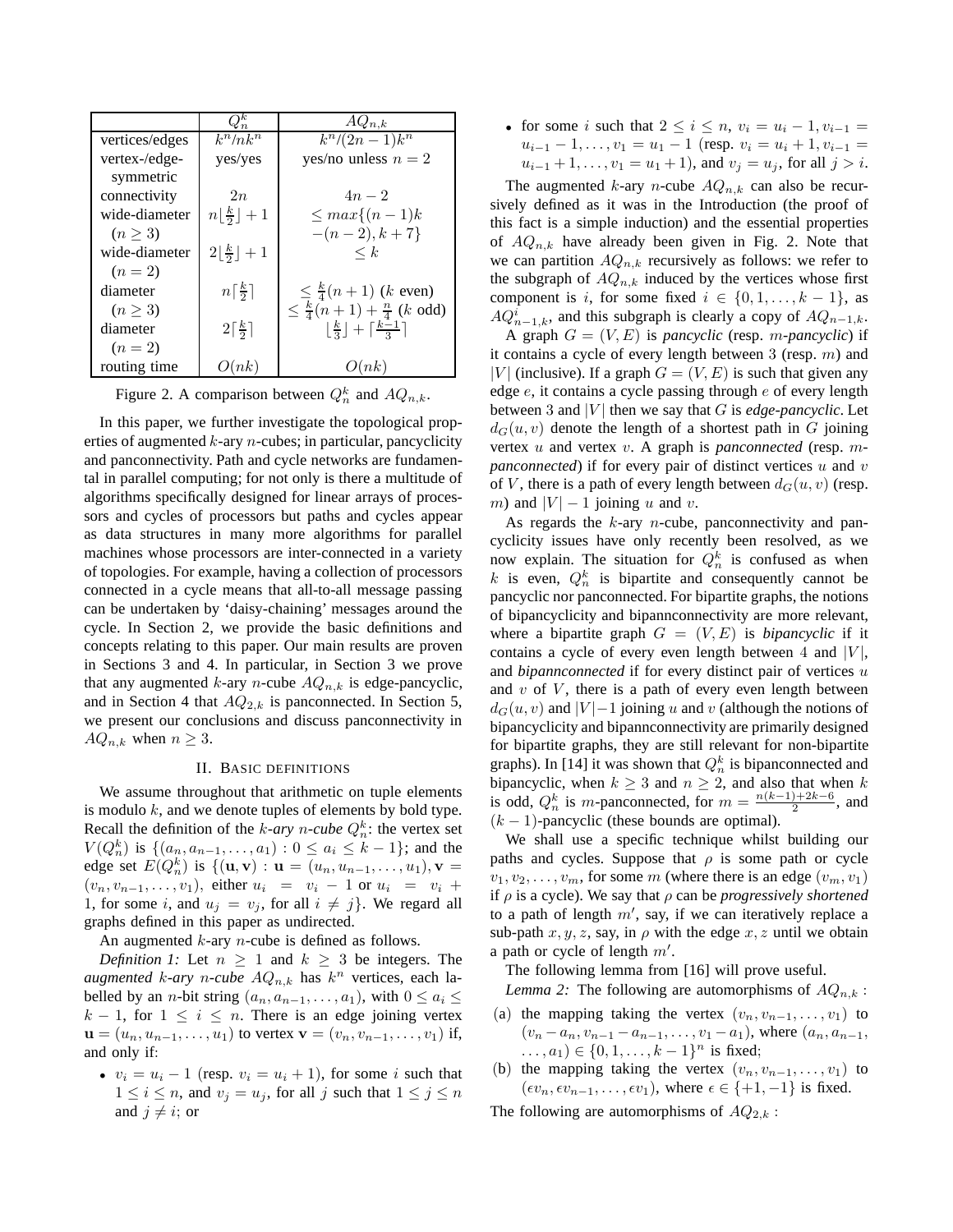- (c) the mapping taking the vertex  $(i, j)$  to the vertex  $(j j)$  $i, j$ ), if  $i \leq j$ , and the vertex  $(i, j)$  to the vertex  $(k - j)$  $(i - j), j$ , if  $i > j$ ;
- (d) the mapping taking the vertex  $(i, j)$  to the vertex  $(j, i)$ .

III. PANCYCLICITY OF  $AQ_{n,k}$ 

We prove in this section that when  $n \geq 2$  and  $k \geq 3$ ,  $AQ_{n,k}$  is edge-pancyclic. We begin with  $AQ_{2,k}$ .

*Proposition 3:* Let  $\mathbf{u} = (0, 0), \mathbf{v} = (1, 1),$  and  $\mathbf{w} = (0, 1)$ be vertices of  $AQ_{2,k}$ , where  $k \geq 3$ . There is a Hamiltonian cycle C in  $AQ_{2,k}$  that contains the edges  $(\mathbf{u}, \mathbf{v})$  and  $(\mathbf{u}, \mathbf{w})$ and that we can progressively shorten until we obtain the cycle u, v, w.

*Proof:* We break our proof into two cases, depending upon the parity of  $k$ .

Case 1:  $k$  is even.

Consider the following Hamiltonian cycle C of  $AQ_{2,k}$ :

$$
\mathbf{u}, \mathbf{v}, (2, 2), \dots, (k - 1, k - 1), (k - 1, 0), (k - 1, 1),
$$
  
\n
$$
\dots, (k - 1, k - 2), (k - 2, k - 3), (k - 2, k - 4),
$$
  
\n
$$
\dots, (k - 2, k - 1), (k - 3, k - 2), \dots, (2, 3),
$$
  
\n
$$
(1, 2), (1, 3), \dots, (1, 0), (0, k - 1), (0, k - 2),
$$
  
\n
$$
\dots, (0, 2), \mathbf{w}.
$$

See Fig. 3(a) for a visualization of the above cycle. We can progressively shorten the cycle by first shortening the cycle as it runs through zone A and then as it runs through zone B, so that we finally obtain the cycle  $\mathbf{u}, \mathbf{v}, \mathbf{w}$ .

Case 2:  $k$  is odd.

Consider the following Hamiltonian cycle C of  $AQ_{2,k}$ :

$$
\mathbf{u}, \mathbf{v}, (2, 2), \dots, (k - 1, k - 1), (k - 2, k - 1),
$$
  
\n
$$
(k - 1, 0), (k - 2, 0), (k - 1, 1), \dots, (k - 2, k - 4),
$$
  
\n
$$
(k - 1, k - 3), (k - 1, k - 2), (k - 2, k - 3),
$$
  
\n
$$
(k - 3, k - 4), (k - 3, k - 5), \dots, (k - 3, k - 2),
$$
  
\n
$$
\dots, (2, 3), (1, 2), (1, 3), \dots, (1, 0), (0, k - 1),
$$
  
\n
$$
(0, k - 2), \dots, (0, 2), \mathbf{w}.
$$

See Fig. 3(b) for a visualization of the above cycle. We can progressively shorten the cycle by shortening the cycle as it runs through zone  $A$  and then as it runs through zone  $B$ , so that we finally obtain the cycle  $\mathbf{u}, \mathbf{v}, \mathbf{w}$ .

An immediate corollary of Proposition 3 is that  $AQ_{2,k}$  is pancyclic. However, as  $AQ_{2,k}$  is edge-symmetric [16], it is trivially also edge-pancyclic.

*Corollary 4:*  $AQ_{2,k}$  is edge-pancyclic.

Note that we could define an 'augmented grid' by omitting the 'wrap-around' edges in  $AQ_{2,k}$  (this augmented grid is actually the network visualized in Fig 3). As can be seen from the proof of Proposition 3, this augmented grid is



Fig. 3. A Hamiltonian cycle in  $AQ_{2,k}$ .

pancyclic too (though not edge-pancyclic; for just consider the edge  $(v, w)$  in Fig. 3).

Now for the general case. We begin with a useful lemma. *Lemma 5:* Let  $n \geq 2$  and  $k \geq 3$ . If  $(\mathbf{u}, \mathbf{v})$  is an edge of  $AQ_{n,k}$  then there are paths of lengths 2 and 3 joining u and v.

*Proof:* By Lemma 2, we may assume w.l.o.g. that  $u =$  $(0, 0, \ldots, 0).$ 

Case (*a*):  $v = (0, ..., 0, 1, 0, ..., 0)$ , where all components are 0 except for the *i*th, which is 1, and  $i \neq 1$ .

Define  $\mathbf{w} = (0, \ldots, 0, 1, 1, \ldots, 1)$ ; that is, the *j*th component is 0, if  $j > i$ , with all other components 1. Define  $\mathbf{x} = (0, \ldots, 0, 0, 1, \ldots, 1)$ ; that is, the *j*th component is 0, if  $j \geq i$ , with all other components 1. Define  $y = w$ .

Case (b):  $\mathbf{v} = (0, \ldots, 0, 1)$ , where all components are 0 except for the first, which is 1.

Define  $\mathbf{w} = (0, \ldots, 0, 1, 1)$ ; that is, all components are 0 except for the first two which are 1. Define  $\mathbf{x} = (0, \dots, 0, 1, 0);$ that is, the second component is 1, with all other components 0. Define  $y = w$ .

Case (*c*):  $v = (0, \ldots, 0, 1, 1, \ldots, 1)$ , where  $i > 1$  and where the *j*th component is 1 (resp. 0) if, and only if,  $i \ge j$  (resp.  $i < j$ ).

Define  $\mathbf{w} = (0, \ldots, 0, 0, 1, \ldots, 1)$ ; that is, w is identical to  $v$  in every component except that the *i*th component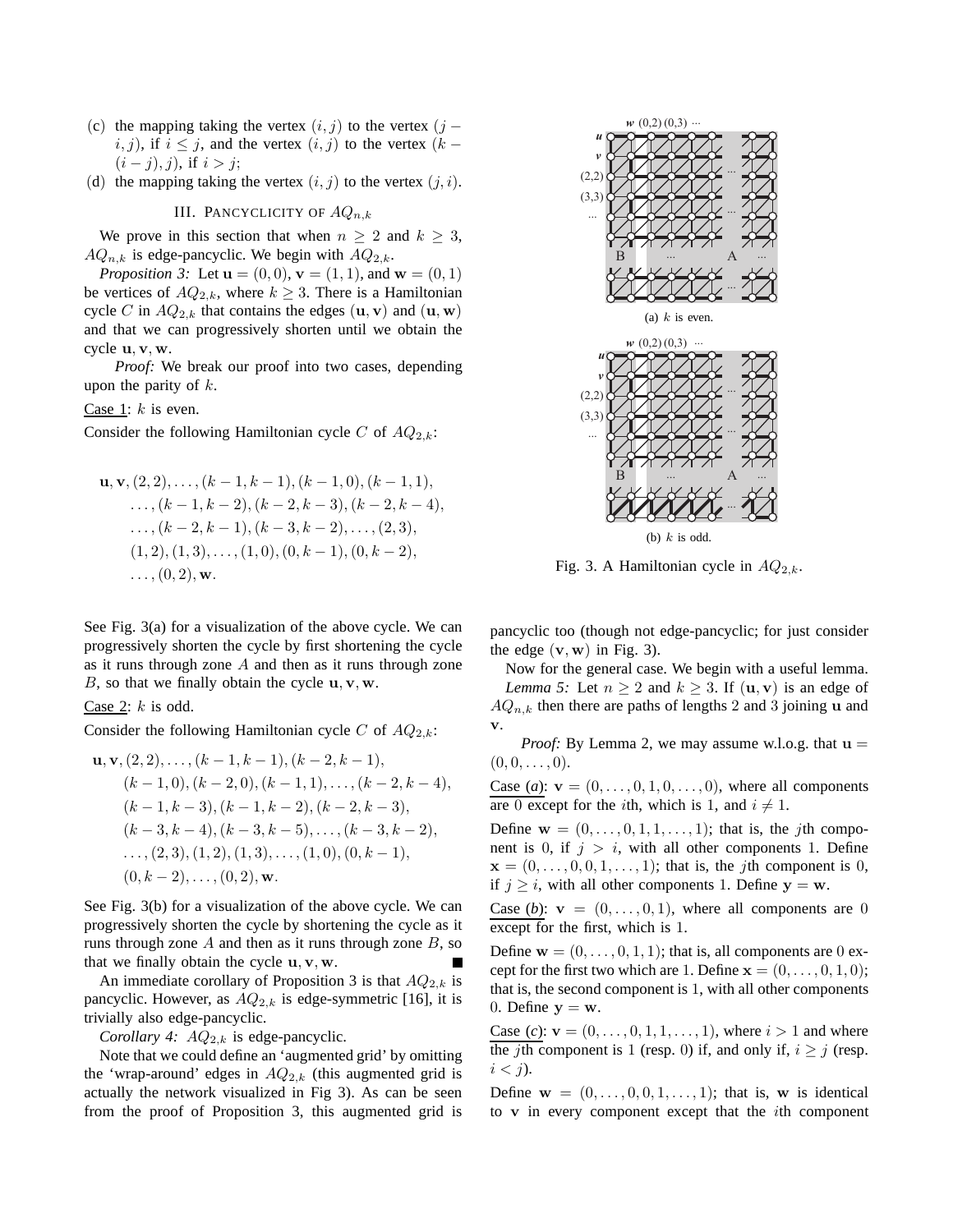of w is 0. Define  $x = (0, \ldots, 0, 1)$ ; that is, the first component is 1, with all other components 0. Define  $y =$  $(0, \ldots, 0, 1, 1, \ldots, 2)$ ; that is, the *j*th component is 1, if  $1 \lt j \leq i$ , with all other components 0 except for the first component which is 2.

In each case,  $\mathbf{u}, \mathbf{w}, \mathbf{v}$  is a path in  $AQ_{n,k}$ , as is  $\mathbf{u}, \mathbf{x}, \mathbf{y}, \mathbf{v}$ . The result follows as by Lemma 2, all other cases (for  $v$ ) are isomorphic to one of the above cases. П

We now consider pancyclicity in  $AQ_{n,k}$ .

*Theorem 6:* Let  $\mathbf{u} = (0, 0, \dots, 0)$  be a vertex of  $AQ_{n,k}$ , where  $n \geq 2$  and  $k \geq 3$ . Let v be any neighbour of u. There exists a neighbour w of u, different from v, such that for every m such that  $5 \le m \le k^n$ , there is a cycle of length m in  $AQ_{n,k}$  containing the edge  $(\mathbf{u}, \mathbf{v})$  as well as the edge  $(\mathbf{u}, \mathbf{w})$ .

*Proof:* Let  $\mathbf{v} = (v_n, v_{n-1}, \dots, v_1)$ . We will prove the theorem by induction on *n*. The base case, when  $n = 2$ , is given by Proposition 3 and Lemma 2. Fix  $n > 2$ and consider  $AQ_{n,k}$ , where  $k \geq 3$ . Partition  $AQ_{n,k}$  into  $AQ_{n-1,k}^0, AQ_{n-1,k}^1, \ldots, AQ_{n-1,k}^{k-1}$  by fixing the first component of every vertex of  $AQ_{n-1,k}^i$  at i; for ease of notation, denote each  $AQ_{n-1,k}^i$  by  $AQ^i$ .

Case (*a*):  $v_n = 0$ ; thus,  $\mathbf{v}' = (v_{n-1}, v_{n-2}, \dots, v_1)$  is a neighbour of  $\mathbf{u}' = (0, 0, \dots, 0)$  in  $AQ_{n-1,k}$ .

We assume, as our induction hypothesis, that there is a neighbouring vertex  $\mathbf{w}' = (w_{n-1}, w_{n-2}, \dots, w_1)$  of  $\mathbf{u}'$  in  $AQ_{n-1,k}$ , different from v', such that for every m for which  $5 \le m \le k^{n-1}$ , there is a cycle  $C_m$  of length m in  $\overline{AQ_{n-1,k}}$  containing both of the edges  $(\mathbf{u}', \mathbf{v}')$  and  $(\mathbf{u}', \mathbf{w}')$ . For ease of notation, define the following vertices in  $AQ_{n,k}$ , for each  $i \in \{0, 1, \ldots, k - 1\}$ :  $\mathbf{u}^i = (i, 0, 0, \ldots, 0)$ ;  $\mathbf{v}^i =$  $(i, v_{n-1}, v_{n-2}, \ldots, v_1)$ ; and  $\mathbf{w}^i = (i, w_{n-1}, w_{n-2}, \ldots, w_1)$ (in particular,  $\mathbf{u} = \mathbf{u}^0$  and  $\mathbf{v} = \mathbf{v}^0$ ).

For each  $i \in \{0, 1, \ldots, k-1\}$  and for each m for which  $5 \leq m \leq k^{n-1}$ , denote by  $C_m^i$  the natural embedding of the cycle  $C_m$  in  $AQ^i$  (and so, in particular,  $C_m^i$  contains the edges  $(\mathbf{u}^i, \mathbf{v}^i)$  and  $(\mathbf{u}^i, \mathbf{w}^i)$ ). Fix  $j \in \{1, 2, \dots, k-1\}$ . For each  $0 \le i \le j$ , choose the cycle  $C_{m_i}^i$  in  $AQ^i$ , where  $5 \le m_i \le k^{n-1}$ . Join these cycles together as follows:

- remove the edge  $(\mathbf{u}^0, \mathbf{w}^0)$  from  $C_{m_0}^0$ ;
- remove the edges  $(\mathbf{u}^i, \mathbf{w}^i)$  and  $(\mathbf{u}^i, \mathbf{v}^i)$  from  $C_m^i$ , for  $1 \leq i \leq j-1;$
- if j is even then remove the edge  $(\mathbf{u}^j, \mathbf{v}^j)$  from  $C_{m_j}^j$ , and if j is odd then remove the edge  $(\mathbf{u}^j, \mathbf{w}^j)$  from  $C_{m_j}^j;$
- if  $0 \le i \le j-1$  and i is even then include the edges  $(\mathbf{u}^i, \mathbf{u}^{i+1})$  and  $(\mathbf{w}^i, \mathbf{w}^{i+1})$ ;
- if  $0 \le i \le j-1$  and i is odd then include the edges  $(\mathbf{u}^i, \mathbf{u}^{i+1})$  and  $(\mathbf{v}^i, \mathbf{v}^{i+1})$ .

The resulting cycle has length  $m_0 + m_1 + \ldots + m_i$  and contains the edges  $(\mathbf{u}^0, \mathbf{v}^0)$  and  $(\mathbf{u}^0, \mathbf{u}^1)$ . By choosing j and the  $m_i$ 's appropriately, for every m such that  $7 \le m \le k^n$ , we can obtain a cycle of length m in  $AQ_{n,k}$  containing

both of the edges  $(\mathbf{u}^0, \mathbf{v}^0)$  and  $(\mathbf{u}^0, \mathbf{u}^1)$ ; that is, the edges  $(\mathbf{u}, \mathbf{v})$  and  $(\mathbf{u}, \mathbf{u}^1)$ . A typical cycle can be visualized as in Fig. 4 (where we have assumed that  $j$  is odd).



Fig. 4. A typical cycle in  $AQ_{n,k}$ .

All that remains to do is to find cycles of lengths 5 and 6 containing the edges  $(\mathbf{u}, \mathbf{v})$  and  $(\mathbf{u}, \mathbf{u}^1)$ . There is a cycle  $\mathbf{u}, \mathbf{v}, \mathbf{v}^1, \mathbf{u}^1$  of length 4, and Lemma 5 yields cycles of lengths 5 and 6 containing  $(\mathbf{u}, \mathbf{v})$  and  $(\mathbf{u}, \mathbf{u}^1)$  (we simply replace the edge  $(\mathbf{u}^1, \mathbf{v}^1)$  with paths of lengths 2 and 3 in  $AQ^1$ ).

Case (*b*):  $v_n = 1$  and  $v' = (v_{n-1}, v_{n-2}, \dots, v_1) =$  $(1, 1, \ldots, 1).$ 

We assume, as our induction hypothesis, that there is a neighbouring vertex  $\mathbf{w}' = (w_{n-1}, w_{n-2}, \dots, w_1)$  of  $\mathbf{u} =$  $(0, 0, \ldots, 0)$  in  $AQ_{n-1,k}$ , different from v', such that for every m for which  $5 \le m \le k^{n-1}$ , there is a cycle  $C_m$ of length m in  $AQ_{n-1,k}$  containing both edges  $(\mathbf{u}', \mathbf{v}')$  and  $({\bf u}', {\bf w}')$ . By applying a suitable automorphism to each  $AQ^i$ (via Lemma 2), we may assume that for each  $m$  such that  $5 \le m \le k^{n-1}$ , we can find a cycle  $C_m^i$  of length m in  $AQ^i$ that contains the edges  $((i, i, i, \ldots, i), (i, i+1, i+1, \ldots, i+1, \ldots, i+1, i+1, \ldots, i+1, \ldots, i+1, \ldots, i+1, \ldots, i+1, \ldots, i+1, \ldots, i+1, \ldots, i+1, \ldots, i+1, \ldots, i+1, \ldots, i+1, \ldots, i+1, \ldots, i+1, \ldots, i+1, \ldots, i+1, \ldots, i+1, \ldots, i+1, \ldots, i+1, \ldots, i+1, \ldots, i+1,$ 1)) and  $((i, i, i, \ldots, i), (i, w_{n-1} + i, w_{n-2} + i, \ldots, w_1 + i))$ (with arithmetic modulo  $k$ ). For ease of notation, define the following vertices of  $AQ_{n,k}$ , for each  $i \in \{0, 1, \ldots, k-1\}$ :  $\mathbf{u}^i = (i, i, i, \dots, i); \; \mathbf{v}^i = (i, i + 1, i + 1, \dots, i + 1); \; \text{and}$  $\mathbf{w}^{i} = (i, w_{n-1} + i, w_{n-2} + i, \dots, w_1 + i)$  (in particular,  $\mathbf{u} = \mathbf{u}^0$  and  $\mathbf{v} = \mathbf{u}^1$ ).

We now proceed exactly as we did in Case (*a*) and obtain that for every m such that  $5 \le m \le k^n$ , there is a cycle of length m in  $AQ_{n,k}$  containing both of the edges  $(\mathbf{u}^0, \mathbf{u}^1)$ and  $(\mathbf{u}^0, \mathbf{v}^0)$ ; that is, the edges  $(\mathbf{u}, \mathbf{v})$  and  $(\mathbf{u}, \mathbf{v}^0)$ .

Case (*c*):  $v_n = 1$  and  $\mathbf{v}' = (v_{n-1}, v_{n-2}, \dots, v_1) =$  $(0, 0, \ldots, 0).$ 

Define the vertex  $x = (0, 0, \ldots, 0, 1)$  in  $AQ_{n,k}$ ; that is, the first component of  $x$  is 1, with all other components 0. Also, define the vertex  $\mathbf{x}' = (0, 0, \dots, 0, 1)$  of  $AQ_{n-1,k}$  similarly. We assume, as our induction hypothesis, that there is a neighbour  $\mathbf{w}' = (w_{n-1}, w_{n-2}, \dots, w_1)$  of  $\mathbf{u}' = (0, 0, \dots, 0)$  in  $AQ_{n-1,k}$ , different from x', such that for every m for which  $5 \le m \le k^{n-1}$ , there is a cycle  $C_m$  of length m in  $AQ_{n-1,k}$  containing both of the edges  $(\mathbf{u}', \mathbf{x}')$  and  $(\mathbf{u}', \mathbf{w}')$ . For ease of notation, define the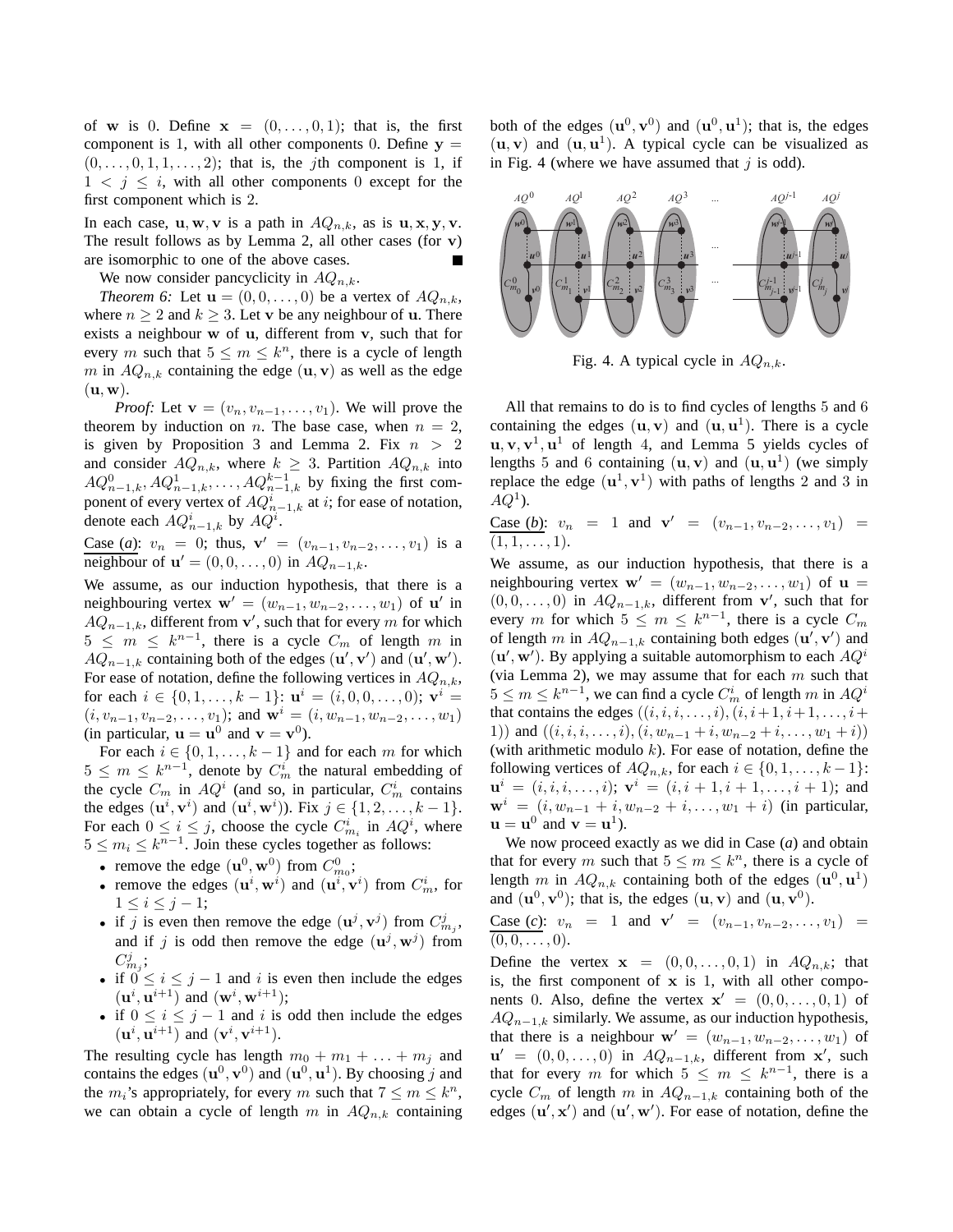following vertices of  $AQ_{n,k}$ , for each  $i \in \{0,1,\ldots,k-1\}$ :  ${\bf u}^i = (i, 0, 0, \ldots, 0); \; {\bf v}^i = (i, 0, 0, \ldots, 0, 1); \; \text{and} \; \; {\bf w}^i =$  $(i, w_{n-1}, w_{n-2}, \dots, w_2, w_1)$  (in particular,  ${\bf u} = {\bf u}^0$ ,  ${\bf v} = {\bf u}^1$ , and  $\mathbf{x} = \mathbf{v}^0$ ).

We now proceed exactly as we did in Case (*a*) and obtain that for every m such that  $5 \le m \le k^n$ , there is a cycle of length m in  $AQ_{n,k}$  containing both of the edges  $(\mathbf{u}^0, \mathbf{u}^1)$ and  $(\mathbf{u}^0, \mathbf{v}^0)$ ; that is, the edges  $(\mathbf{u}, \mathbf{v})$  and  $(\mathbf{u}, \mathbf{x})$ .

The result follows by induction as every other case for the neighbour  $v$  of  $u$  is isomorphic to one of the cases considered above.

Lemmas 2 and 5 and Theorem 6 yield the main result of this section.

*Corollary 7:* For  $n \geq 2$  and  $k \geq 3$ ,  $AQ_{n,k}$  is edgepancyclic.

# IV. PANCONNECTIVITY IN  $AQ_{2,k}$

In this section, we show that when  $k \geq 3$ ,  $AQ_{2,k}$  is panconnected. Just as we did before, partition  $AQ_{2,k}$  into  $A Q^0, A Q^1, \ldots, A Q^{k-1}$  by fixing the first component of every vertex of  $AQ^i$  at i (so, each  $AQ^i$  is a cycle of length k). To prove that  $AQ_{2,k}$  is panconnected, we work in vertexinduced subgraphs of  $AQ_{2,k}$ , namely the graphs  $B_i$  induced by the vertices of  $AQ^0$ ,  $AQ^1$ , ...,  $AQ^i$ , where  $3 \le i \le k-1$ .

Throughout, u and v are two arbitrary, distinct vertices of  $AQ_{2,k}$ . Let d be the length of a shortest path in  $AQ_{2,k}$ joining u and v. We will show that there are paths of all lengths between d and  $k^2 - 1$  joining **u** and **v** in  $AQ_{2,k}$ . By Lemma 2, w.l.o.g. we may suppose that  $\mathbf{u} = (0,0)$  and that  $\mathbf{v} = (i, j)$ , where  $i \leq j$ . Let us begin by supposing that  $v \in B_3$ . We shall describe a Hamiltonian path from u to v in  $B_3$ . There are various cases to consider, depending upon the vertex v.

Case 1:  $i = 0$ .

A Hamiltonian path from u to v in  $B_3$  is depicted in Fig. 5(a).

Case 2: 
$$
i = 1
$$
.

A Hamiltonian path from **u** to **v** in  $B_3$  when  $\mathbf{v} \neq (1, 1)$  is depicted in Fig. 5(b), and one from  $u$  to  $(1, 1)$  in Fig. 5(c).

Case 3: 
$$
i = 2
$$
.

A Hamiltonian path from **u** to **v** in  $B_3$  when  $\mathbf{v} \neq (2, 2)$  is depicted in Fig.  $6(a)$ , and one from u to  $(2, 2)$  in Fig.  $6(b)$ .

It is trivial to verify that all of the paths constructed above can be progressively shortened until they have length j (remember,  $i \leq j$ ).

Let us now suppose that  $\mathbf{v} \in B_4$ . We shall describe a Hamiltonian path from  $u$  to  $v$  in  $B_4$ . There are various cases to consider, depending upon the vertex v.

#### Case 1:  $i = 0$ .

A Hamiltonian path from  $u$  to  $v$  in  $B_4$  is depicted in Fig. 7(a).



Fig. 5. Hamiltonian paths in  $B_3$  when  $i = 0, 1$ .



Fig. 6. Hamiltonian paths in  $B_3$  when  $i = 2$ .

Case 2:  $i = 1$ .

A Hamiltonian path from **u** to **v** in  $B_4$  is depicted in Fig. 7(b).

Case 3:  $i = 2$ .

A Hamiltonian path from  $u$  to  $v$  in  $B_4$  is depicted in Fig. 7(c).

#### <u>Case 4</u>:  $i = 3$ .

A Hamiltonian path from **u** to **v** in  $B_4$  when  $\mathbf{v} \neq (4, 4)$  is depicted in Fig. 8(a), and one from  $u$  to  $(4, 4)$  in Fig. 8(b).

Again, it is trivial to verify that all of the paths constructed above can be progressively shortened until they have length j.

We now extend the constructions above inductively. Suppose that for some  $3 \le r \le k-3$ , given any vertex  $\mathbf{v} = (i, j)$ in  $B_r$  (different from  $(0, 0)$  and with  $i \leq j$ ), we can find a Hamiltonian path  $\rho$  in  $B_r$  joining  $(0,0)$  and  $(i, j)$  that can be progressively shortened until the path has length  $i$ ; moreover, we assume that there is at least one edge of  $\rho$ lying in  $AQ<sup>r</sup>$  (this is certainly true for all paths constructed above in  $B_3$  and  $B_4$ ). Now let  $\mathbf{u} = (0,0)$  and  $\mathbf{v} = (i, j)$ , where **v** lies in  $B_{r+2}$  and  $i \leq j$ .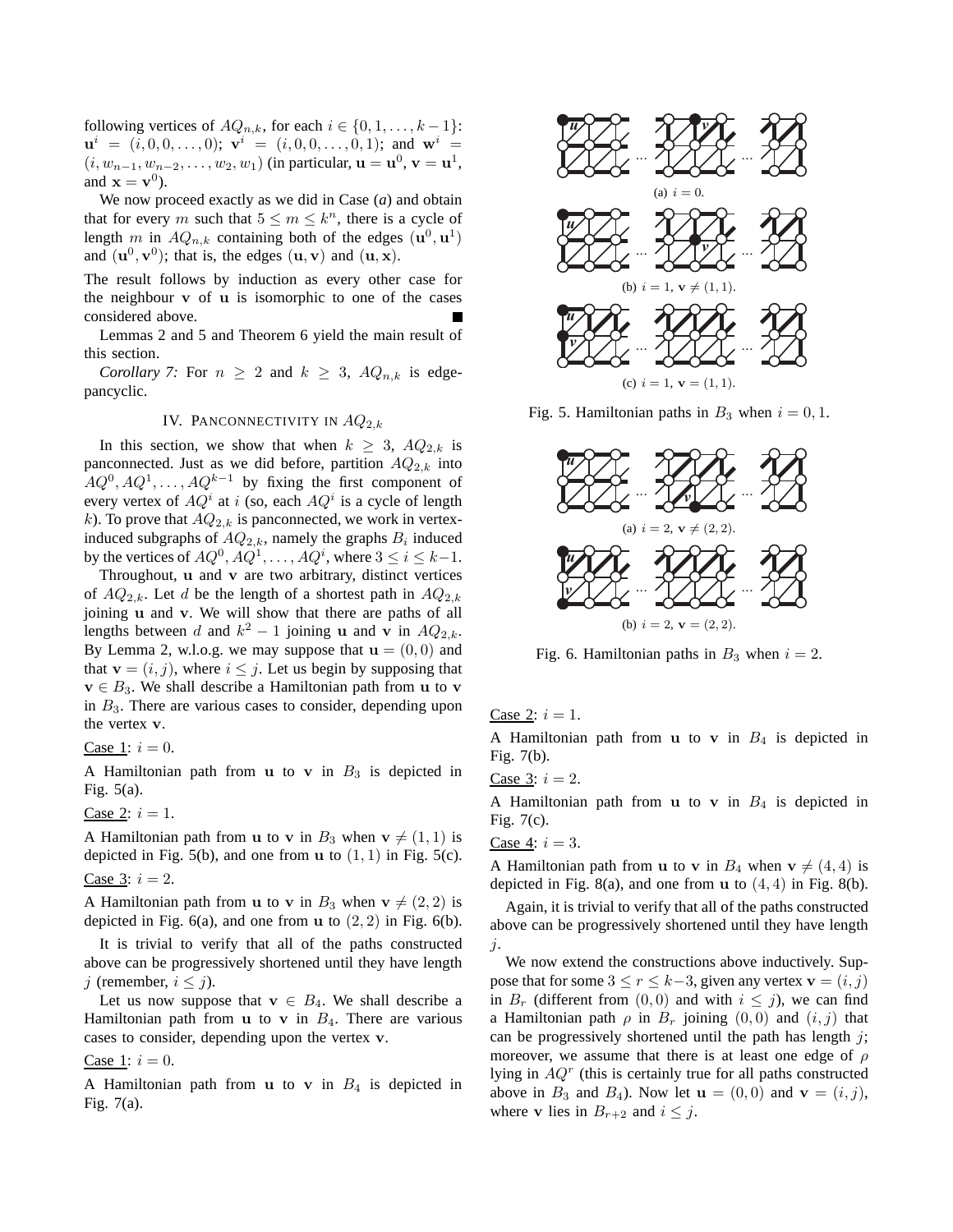

Fig. 7. Hamiltonian paths in  $B_4$  when  $i = 0, 1, 2$ .



Fig. 8. Hamiltonian paths in  $B_4$  when  $i = 3$ .

#### Case 1:  $(i, j)$  lies in  $B_r$ .

By the induction hypothesis, there is a Hamiltonian path  $\rho$  in  $B_r$  joining  $(0, 0)$  and  $(i, j)$  that can be progressively shortened until the path has length  $j$ . Take any edge of the form  $((r, a), (r, a+1))$  (with addition modulo k) that lies on the path  $\rho$  (such an edge exists by assumption). Extend the path  $\rho$  as in Fig. 9(a). The new Hamiltonian path in  $B_{r+2}$ can clearly be progressively shortened to obtain a path of length  $j$ .

# Case 2:  $(i, j)$  lies in  $AQ_{r+1}$  (so,  $i = r + 1$ ).

Let  $\mathbf{w} = (i - 1, j - 1)$ ; so,  $i - 1 \leq j - 1$ . By the induction hypothesis, there is a Hamiltonian path  $\rho$  in  $B_r$  from u to w that can be progressively shortened until we obtain a path of length  $j - 1$ . The path  $\rho$  can be extended as in



Fig. 9. Extending Hamiltonian paths.

Fig. 9(b) (note that if  $i = j = r + 1$  then we use the edge  $((r, r), (r + 1, r))$ . The new Hamiltonian path in  $B_{r+2}$  can clearly be progressively shortened until we obtain a path of length  $j$ .

<u>Case 3</u>:  $(i, j)$  lies in  $AQ_{r+2}$  (so,  $i = r + 2$ ).

Let  $\mathbf{w} = (r, j - 2)$ ; so,  $i - 2 \leq j - 2$ . By the induction hypothesis, then is a Hamiltonian path  $\rho$  in  $B_r$  from u to w that can be progressively shortened until we obtain a path of length  $j-2$ . The path  $\rho$  can be extended as in Fig. 9(c). The new Hamiltonian path in  $B_{r+2}$  can clearly be progressively shortened until we obtain a path of length  $j$ .

Thus, by induction, we have the following result.

*Theorem 8:* We can find a Hamiltonian path  $\rho$  in  $AQ_{2,k}$ joining the vertex  $(0, 0)$  to any different vertex  $(i, j)$ , where  $i \leq j$ , that can be progressively shortened until the path  $\rho$ has length j.

Thus, in order to prove that  $AQ_{2,k}$  is panconnected, all we have to do is to show that there are paths joining  $\mathbf{u} = (0,0)$ and  $\mathbf{v} = (i, j)$  (where  $i \leq j$ ) of all lengths ranging from the length of a shortest path joining u and v up to  $j - 1$ . With regard to candidate paths for shortest paths joining u and v, the situation can be visualized in Fig. 10. An immediate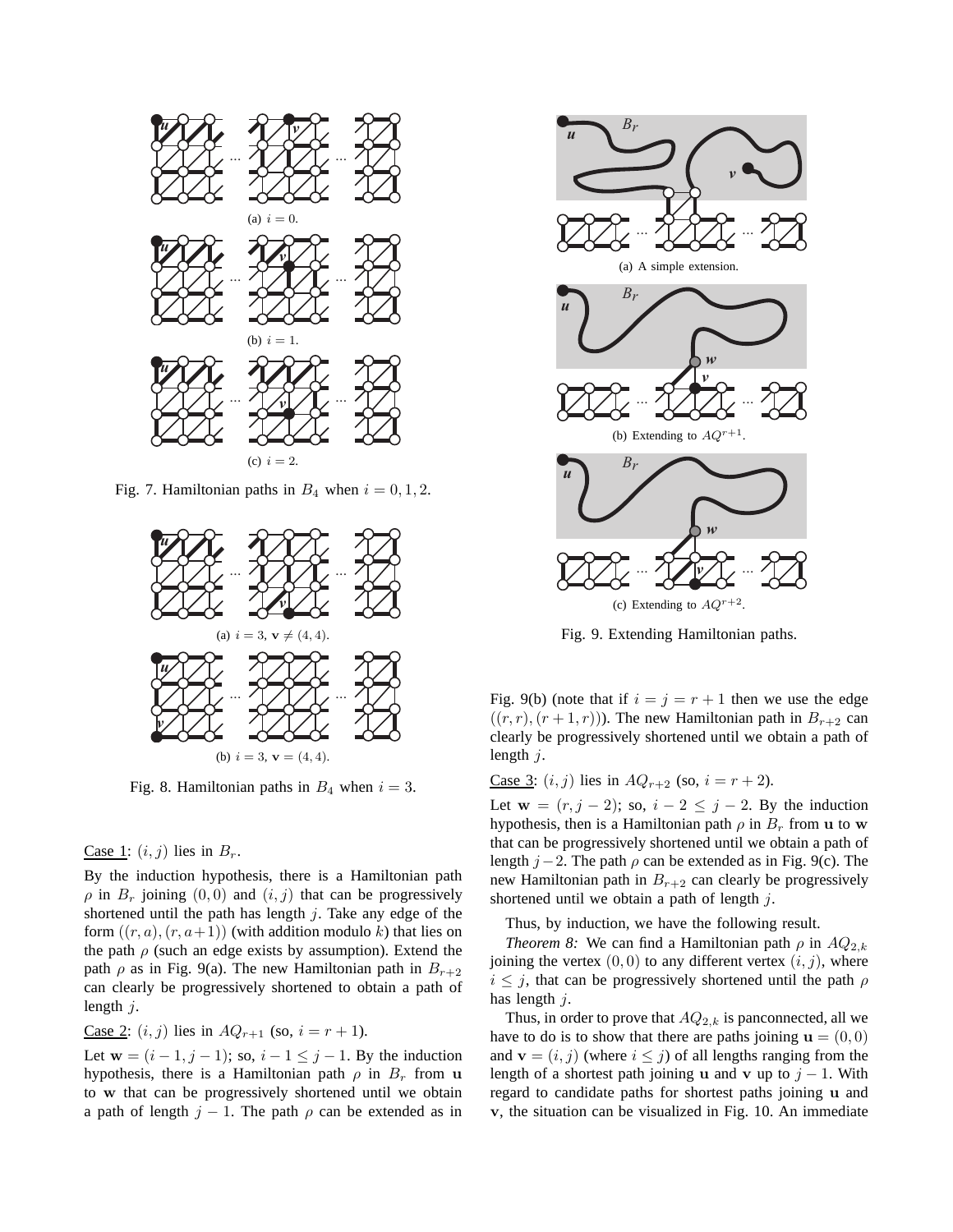observation is that if there is a shortest path from u to v that leaves the grey area (consisting of the subgraph induced by the vertices of  $\{(x,y): 0 \le x, y \le k-1, x \le y\}$ then there is an analogous shortest path that does not leave the grey area. This observation can be easily verified by examining the different configurations of  $i$  and  $j$  with a view to finding a shortest path joining u and v. Depending upon the relative values of  $i$  and  $j$  (with respect to each other and with respect to  $k$  and 0 also), a shortest path from u to v will be constructed in one of the following three ways:

- the first component will be increased from 0 to  $i$  and the second component will be increased from  $0$  to  $i$ ;
- the first component will be decreased from 0 to  $j$  and the second component will be increased from 0 to  $i$ ;
- the first component will be decreased from 0 to  $j$  and the second component will be decreased from  $0$  to  $i$ .

Note that because  $i \leq j$ , a shortest path from u to v need not be constructed by increasing the first component from  $0$  to  $j$  and decreasing the second component from  $0$  to  $i$ ; for we can obtain a shortest path (of the same length) by decreasing the first component from  $0$  to  $j$  and decreasing the second component from  $\theta$  to  $i$  via a path  $(0, 0), (k - 1, k - 1), \ldots, (j, j), (j - 1, j), \ldots, (i, j)$  which resides wholly within the grey area. The criteria in each of the three constructions above can be met by shortest paths residing wholly within the grey area and so we may confine ourselves to shortest paths residing wholly within the grey area (see Fig. 10 for some illustrative paths).



Fig. 10. Possible shortest paths joining u and v.

Any such shortest path must pass through exactly one of  $\mathbf{w} = (k-1, k-1)$  and  $\mathbf{z} = (0, k-1)$  or must pass through neither of w and z.

• If a shortest path does not pass through w or z then it has length  $i$ , and we are done (as we have already found paths joining  $\bf{u}$  and  $\bf{v}$  of all lengths between  $\bf{\hat{i}}$ and  $k^2 - 1$ , inclusive).

- If a shortest path passes through z then it has length  $k-j+i$ , and any such path can clearly be progressively lengthened until it has length j (if  $k - j + i < j$ ).
- If a shortest path passes through w then it has length  $k - i$ , and any such path can clearly be progressively lengthened until it has length j (if  $k - i < j$ ).

Thus, irrespective of the length  $d$  of a shortest path from  $\bf{u}$ to  $v$ , there exists a path from  $u$  to  $v$  of all lengths between d and  $k^2 - 1$  (inclusive).

Consequently, we have the following result.

*Theorem 9:*  $AQ_{2,k}$  is panconnected.

## V. CONCLUSION

In this paper, we have shown that  $AQ_{n,k}$  is edgepancyclic, when  $n \geq 2$  and  $k \geq 3$ , and that  $AQ_{2,k}$  is panconnected. With regard to pancyclicity, the situation for  $AQ_{n,k}$  is improved in comparison to the k-ary n-cube  $Q_n^k$ . With regard to panconnectivity, the situation for  $AQ_{2,k}$  is improved in comparison to the  $k$ -ary 2-cube  $Q_2^k$ . Of course, the obvious question remaining to be asked is whether  $AQ_{n,k}$  is panconnected when  $n \geq 3$ . This question is made more complicated due to the lack of a complete picture as regards the diameter of  $AQ_{n,k}$  when  $n \geq 3$ , and more generally as regards the length of a shortest path joining two arbitrary vertices of  $AQ_{n,k}$ . As can be seen from [16], at present only an upper bound is known as regards the diameter of  $AQ_{n,k}$  and (as remarked in [16]) deriving the diameter exactly appears to be combinatorially quite difficult. However, in preliminary investigations on this question we have tentatively obtained  $m$ -panconnectivity results for  $AQ_{n,k}$  where m is  $n\left[\frac{k}{2}\right]$  (that is, the diameter of  $Q_n^k$ ). We shall continue this investigation in future.

Another topic for further research is the tolerance of  $AQ_{n,k}$  to faults; for example, is it the case that  $AQ_{n,k}$  remains pancyclic when a limited number of vertices or edges are removed from the network (mimicking fault processors or links in an inter-connection network based upon  $AQ_{n,k}$ ? We observe that  $AQ_{2,k}$  can tolerate at least one faulty vertex and remain pancyclic (simply remove the vertex u in Fig. 3).

**Acknowledgement** The work in this paper was supported by the U.K. Engineering and Physical Sciences Research Council (EPSRC) grant EP/G010587/1, '*Tolerating faults in interconnection networks for parallel computing*'.

#### **REFERENCES**

- [1] F.B. Chedid and R.B. Chedid, A new variation on hypercubes with smaller diameter, *Information Processing Letters* 46 (1993) 275–280.
- [2] S.A. Choudum and V. Sunitha, Augmented cubes, *Networks* 40 (2002) 71–84.
- [3] P. Cull and S.M. Larson, The Möbius cubes, *IEEE Transactions on Computers* 44 (1995) 647–659.